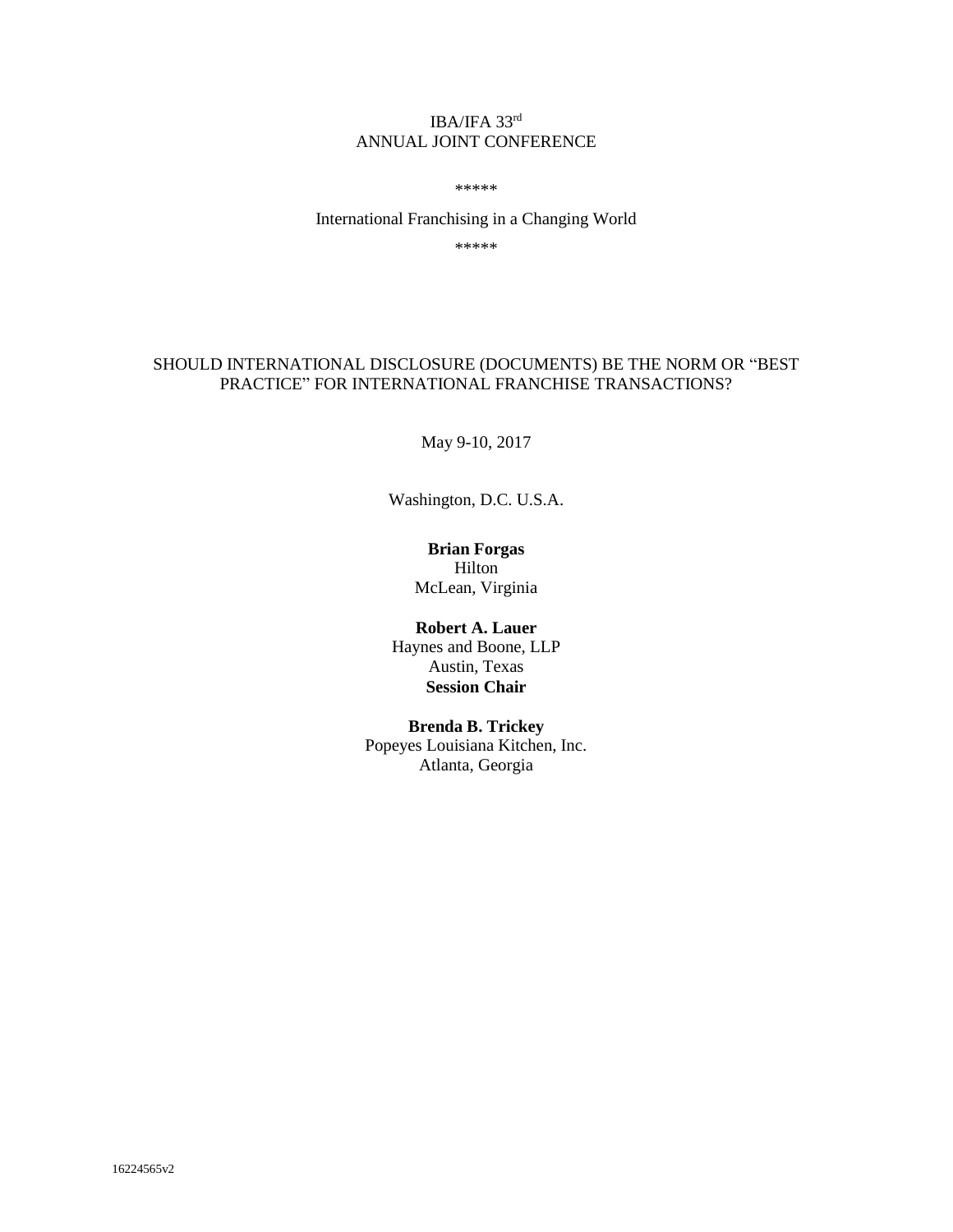## Table of Contents

| 1.             |                                                                       | $\overline{1}$ |
|----------------|-----------------------------------------------------------------------|----------------|
| 2.             |                                                                       |                |
| 2.1            |                                                                       | 3              |
| 2.2            |                                                                       |                |
| 2.3            |                                                                       | 7              |
| $\mathfrak{Z}$ |                                                                       | 7              |
| 3.1            |                                                                       | 7              |
| 3.2            | Complying with a Non-Binding, Country-Specific Association Disclosure |                |
|                |                                                                       | 9              |
| 3.3            | Preparing an International Wrap Disclosure                            |                |
|                |                                                                       | $-11$          |
| 3.4            |                                                                       | <sup>11</sup>  |
| $\overline{4}$ |                                                                       | 14             |
|                |                                                                       |                |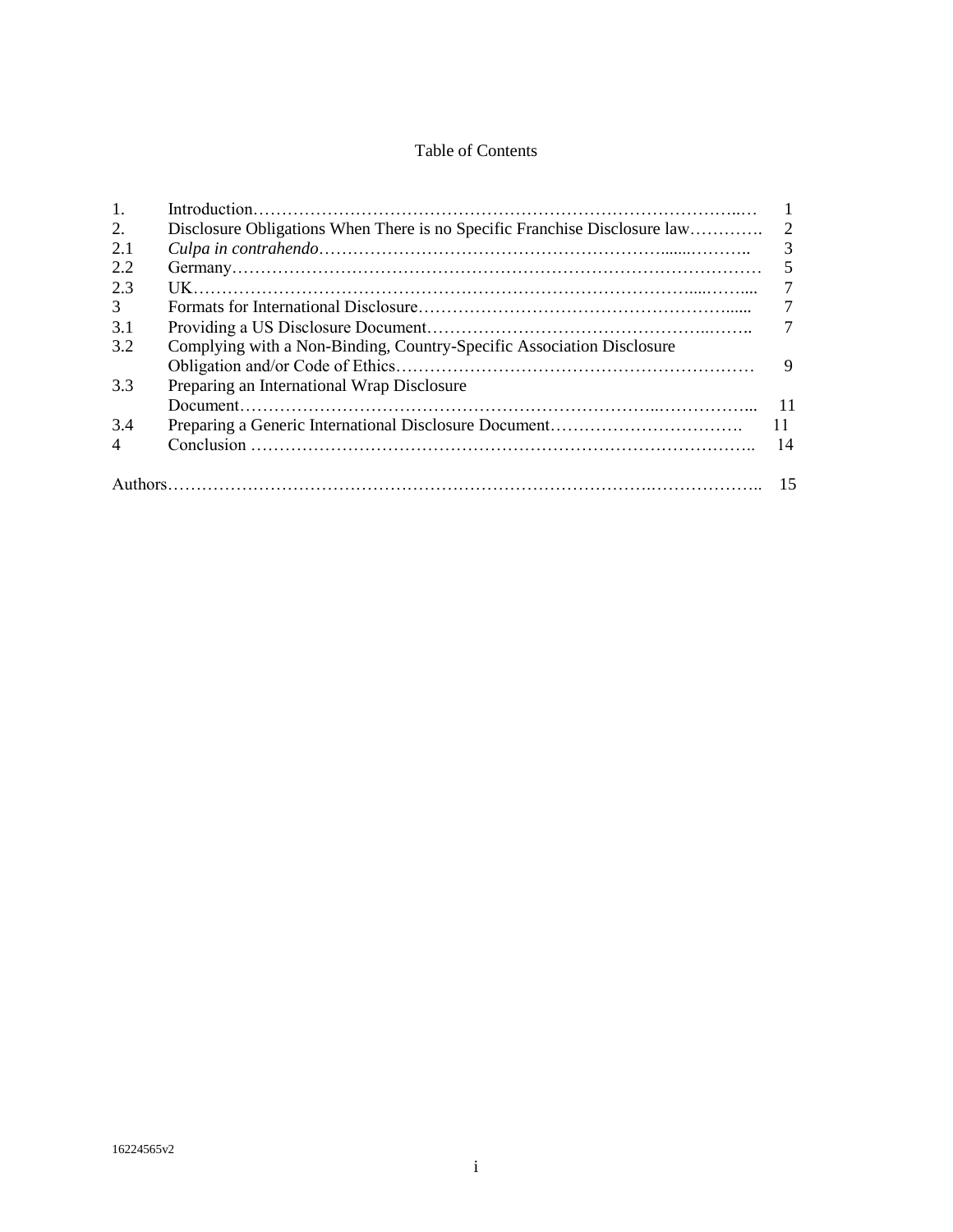#### **1. Introduction**

Most every franchise attorney based in the United States cut their teeth on the preparation of Federal Trade Commission (FTC) mandated Franchise Disclosure Documents (and those that have at least one gray hair cut their teeth on the FTC's prior form of Uniform Franchise Offering Circular). In addition, many foreign franchise attorneys have either always or for some time been under a government regulated franchise disclosure obligation in their country, and therefore had the "benefit" of being able to focus on a specific mandatory disclosure obligation and, in most cases, a specific mandatory format for disclosure. In these instances, there is a law, regulations, guidelines and other directions that provide the disclosure topics or questions and the franchisor can focus on gathering the specific information, distilling it and making sure it goes in the right place. While it is not always plug-and-play, normally there is a fairly clear path to compliance in these countries.

To those who draft international disclosure documents today it may seem like every country has a franchise disclosure law, but in reality less than 30 countries have laws governing the sale of a franchise and requiring franchise disclosure or registration, and many of these laws remain relatively new and untested or are seemingly a moving target with amendments or additions almost on a yearly basis.<sup>1</sup> And, since there is no generally applicable international disclosure obligation that applies globally, the great majority of countries in the world have no statutory, franchise-specific express disclosure obligation. To some, that connotes a freer, Wild-West notion of international franchising where deals are completed between business persons without the "interference" of lawyers.

Of course, that Wild West thinking can lead to the involvement of and need for lawyers since each country's laws present different issues and potential pitfalls when it comes to pre-sale activities. While many franchisors will refrain from providing any type of formal pre-sale disclosure document or legal-compliance document when not required to do so, others have long since thought it a best practice to provide all franchise prospects with some form of disclosure or information for reasons ranging from the information being readily available, to the information being requested, to the information being provided to hopefully avoid a lot of questions from the franchise prospect during the pre-sale process. Whatever the motivation, it is safe to say that there is not really any real meeting of the minds among franchisors or

<sup>&</sup>lt;sup>1</sup> As of the date this Chapter was prepared, these countries include the following: Argentina, Australia (Australia Franchising Code, Bus. Franchise Guide (CCH) ¶ 7001), Belgium (Belgium Franchise Law, unofficial translation, Bus. Franchise Guide (CCH) ¶7008), Brazil (Brazil Franchising Law, Bus. Franchise Guide (CCH) ¶7015), Canada (specifically the provinces of Alberta (Alberta Franchises Act, Bus. Franchise Guide (CCH) ¶ 7010; Alberta Regulation, Bus. Franchise Guide (CCH) ¶7015), British Columbia, Manitoba, New Brunswick (Franchises Act, Bus. Franchise Guide (CCH) ¶7045), Ontario (Ontario Franchises Act, Bus. Franchise Guide (CCH) ¶7050), and Prince Edward Island (Franchises Act, Bus. Franchise Guide (CCH) ¶ 7058)) China (See Generally, Bus. Franchise Guide (CCH) ¶7060, et seq.), France (Loi Doubin and Decree of Implementing Regulations, Bus. Franchise Guide (CCH) ¶¶7130, 7135, 7136), Indonesia (Government Regulation No. 16, Bus. Franchise Guide (CCH) ¶7145), Italy (Rules on the Regulation of Franchising, Bus. Franchise Guide (CCH) ¶¶7150, 7152), Japan (Medium-Small Retail Business Promotion Law, Act No. 101 of 29 Sept. 1973, as amended in April 2002, Bus. Franchise Guide (CCH) ¶7158), Kazakhstan (Bus. Franchise Guide (CCH) ¶7160), Malaysia (Franchise Act of 1998 \*Act No. 950) Bus. Franchise Guide (CCH) ¶7180), Mexico (Franchise Provisions, Law on Industrial Property of June 27, 1991, Bus. Franchise Guide (CCH) ¶7210; Regulations Under the Law on Industrial Property of Nov. 23, 1994, Bus. Franchise Guide (CCH) ¶7215), Romania (Ordinance and Law, Bus. Franchise Guide (CCH) ¶7372), Russia (Bus. Franchise Guide (CCH) ¶7230), South Africa (Bus. Franchise Guide (CCH) ¶7244), South Korea (Act on Fairness in Franchise Transactions, Bus. Franchise Guide (CCH) ¶¶7170-7174), Spain (Article 62, Bus. Franchise Guide (CCH) ¶7250, at 10,051), Sweden (Bus. Franchise Guide (CCH) ¶7257), Taiwan (Standards Governing Disclosure of Information by Franchisors, Bus. Franchise Guide (CCH) ¶¶7260, 7262), Tunisia and Vietnam.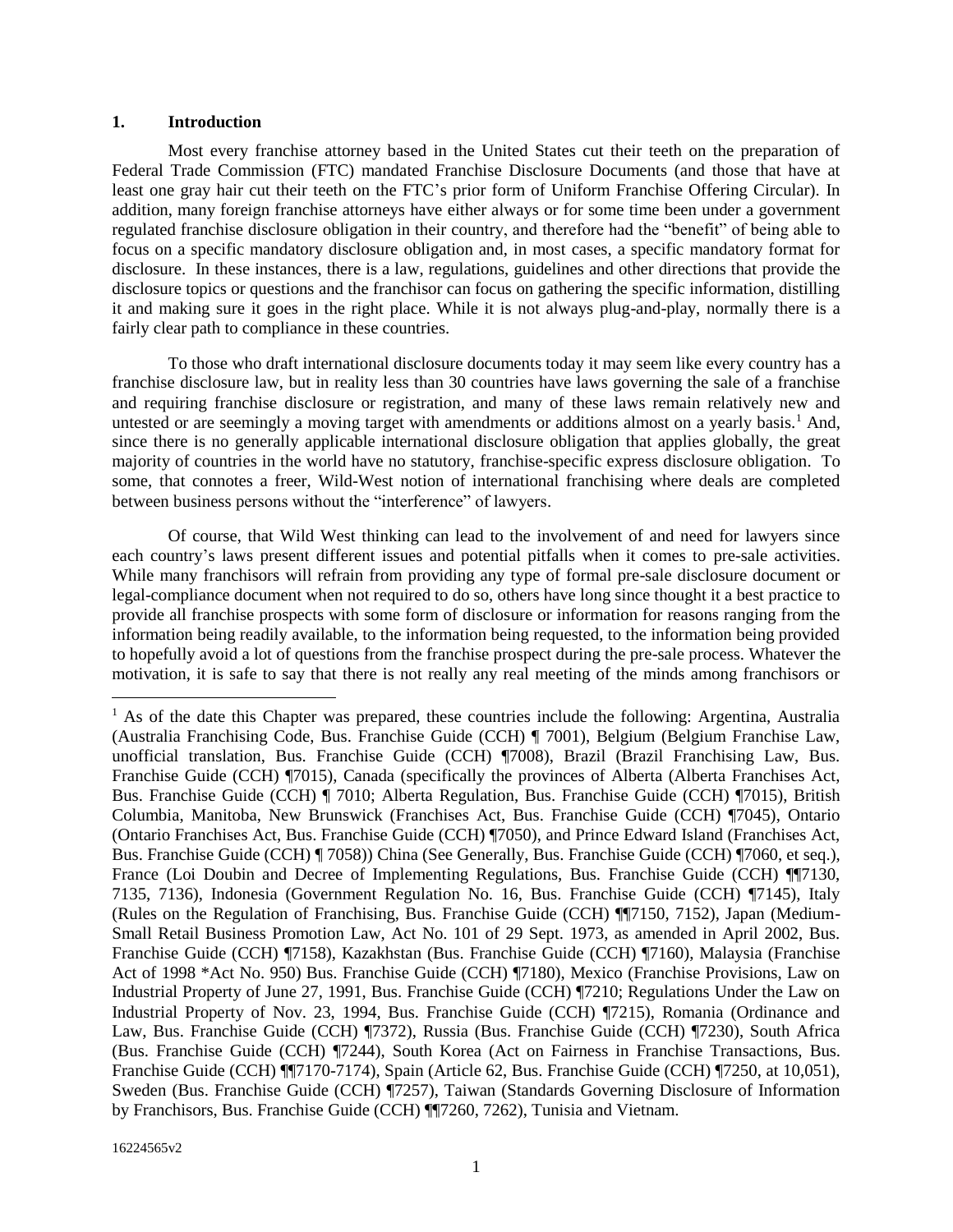their attorneys as to whether some type of formal pre-sale disclosure should be provided to franchisee prospects in international jurisdictions that do not have franchise-specific disclosure laws, much less what type of information should be provided and in in what type of format if the decision is made to in fact provide some type of formal disclosure.

This paper discusses the underlying pre-sale franchise disclosure and risk-related issues that franchisors have to consider when franchising into a country that does not have an express statutory, franchise-specific disclosure obligation.

In all cases, the authors strongly recommend that franchisors should seek advice from experienced counsel in the country(ies) at issue.

### **2. Disclosure Obligations When There is no Specific Franchise Disclosure Law**

There are multiple treatises, books, articles and other materials related to those countries that have instituted franchise disclosure laws. Truth be told, the authors of this paper and most franchise attorneys who practice in the United States and international jurisdictions with franchise disclosure laws spend an inordinate amount of their time complying with, or finding exclusions or exemptions for, these laws. In these instances, attention is more focused on whether an exemption exists, whether discussions or a letter of intent triggers a disclosure obligation, whether a franchise registration requirement must be satisfied before a disclosure document is prepared or provided, or even whether there are other pre-conditions to franchising in the country that are potential road blocks for the franchisor (from concepts such as the 2/1 requirement in China, to local franchisee ownership requirements to foreign exchange, intellectual property, competition law or other obstacles or limitations).

As a result, franchisors that are franchising into a country that does not have a statutory, franchise-specific express disclosure obligation all too often consider themselves entirely freed up from the types of legal constraints that apply in the US and other countries that have pre-sale disclosure or registration requirements. Most outside counsel franchise attorneys who practice in the international area are used to a call or email from a client that begins with something like "We received an inquiry from a prospect in Mongolia. Anything I need to worry about? Disclosure? Registration? Or can I sign the LOI I sent them last week because they are here in our offices right now and are ready to move forward?". This is in some ways code for "do I really need your help on this one?".

As attorneys, we need to be careful that while we may be tempted to consult the latest, greatest franchise law treatise or paper outlining all the international franchise disclosure laws, and then quickly respond with something akin to "No disclosure. No registration. Good to go", there can be traps for the wary out there in terms of pre-sale negotiations and sharing of information just as there are in the United States, even where there may be an available exclusion or exemption from disclosure obligations under the US and state franchise laws.

To that end, franchisors in the United States are generally familiar with the common law legal concepts and related causes of action that all good franchise plaintiff's attorneys will almost certainly raise when there is a franchise dispute:

- Breach of a Duty of Good Faith and Fair Dealing
- Fraud
- Fraudulent Inducement
- Misrepresentation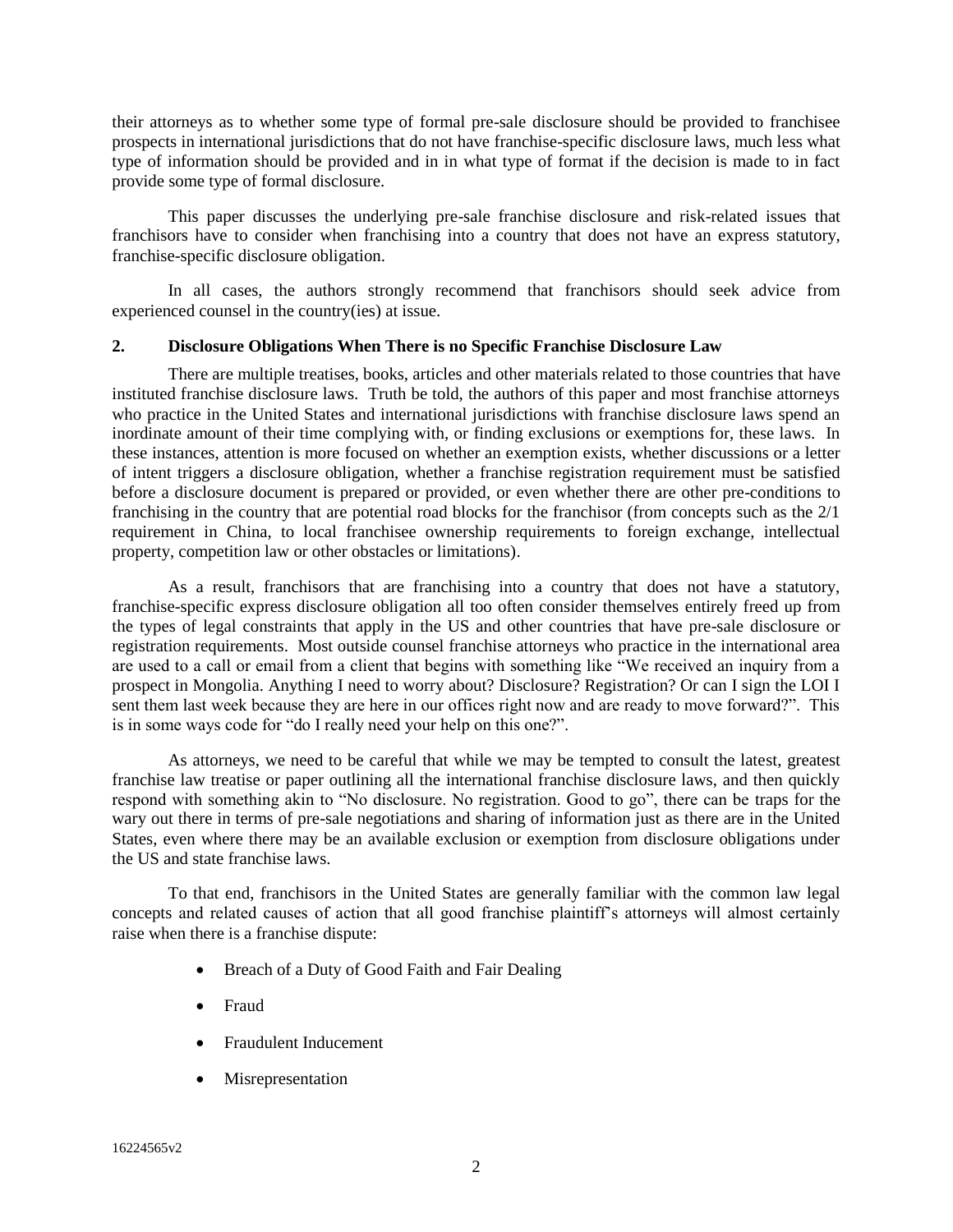- Deceptive Trade Practices
- Contact of Adhesion
- Breach of Fiduciary Duty

Litigators know that these theories are all tailor made for franchisees to raise claims that certain duties and obligations were owed to them not only during the long franchise relationship, but also BEFORE that franchise relationship began, even when there was a franchise disclosure law in place and disclosure information was provided to the franchisee in the correct format and even at the correct times.

Internationally, many of these same general theories exist in some form or manner. Without attempting to cover the entire world, this section of the paper explores one of these theories generally and then looks at two selected jurisdictions in the context of international franchise sales.

## **2.1** *Culpa in contrahendo*

The concept of *culpa in contrahendo* (roughly translated from Latin as "fault in conclusion of a contract") is akin to an inherent, extra-contractual obligation of good faith with respect to the negotiation and execution of contracts.

The concept is by no means new or novel, $<sup>2</sup>$  but many US franchisors may not be aware of it. Still,</sup> it is a living and viable concept under many civil law jurisdictions.<sup>3</sup> Generally speaking, the concept recognizes that franchisees are businesspersons who have a general obligation to seek and obtain information on their own initiative regarding the four corners of the proposed agreement as well as market and other circumstances outside the four corners, and the potential impact of those circumstances on their business. That said, the concept of *culpa in contrahendo* effectively creates an exception to the general rule and applies where there are particular circumstances of which only the franchisor is aware and which are readily identified to be of importance to the prospective franchisee's business making process with respect to the entry into the franchise agreement.

In practice, the concept of *culpa in contrahendo* leads to the rather straightforward idea that the franchisor must refrain from providing misleading information regarding itself and the franchise offering, and correspondingly disclose to the prospective franchisee all relevant information about the franchisor and the franchise offering. This is of course very broad and very subjective in nature.

In practice, one might think about the concept of *culpa in contrahendo* in the terms of a material change under historical US franchise law. In that sense, while still inherently subjective, the analysis is generally whether a reasonable franchisee would consider the information material for purposes of making a reasonable business decision to purchase franchise. Interestingly, in Canadian provinces with franchise laws, the franchise laws add a material *adverse* nature trigger to the material change consideration, and it would seem to make sense that an event that has an adverse effect would be relevant and necessary to the concept of *culpa in contrahendo*, but since reasonable minds may differ it would also seem that some events that they franchisor might deem positive or neutral could be deemed negative by the prospective franchisee, especially in hindsight.

For US franchisors that are used to a detailed set of disclosure guidelines, the vague nature of the concept of *culpa in contrahendo* can be daunting, but again in some ways the material change concept can

<sup>2</sup> See Kessler, Friedrich and Fine, Edith, "*Culpa in contrahendo*, Bargaining in Good Faith, and Freedom of Contract: A Comparative Study (1964). 77 Harvard Law Review 3, 1964.

<sup>3</sup> Argentina, Germany and Switzerland are countries that follow some form of *culpa in contrahendo*.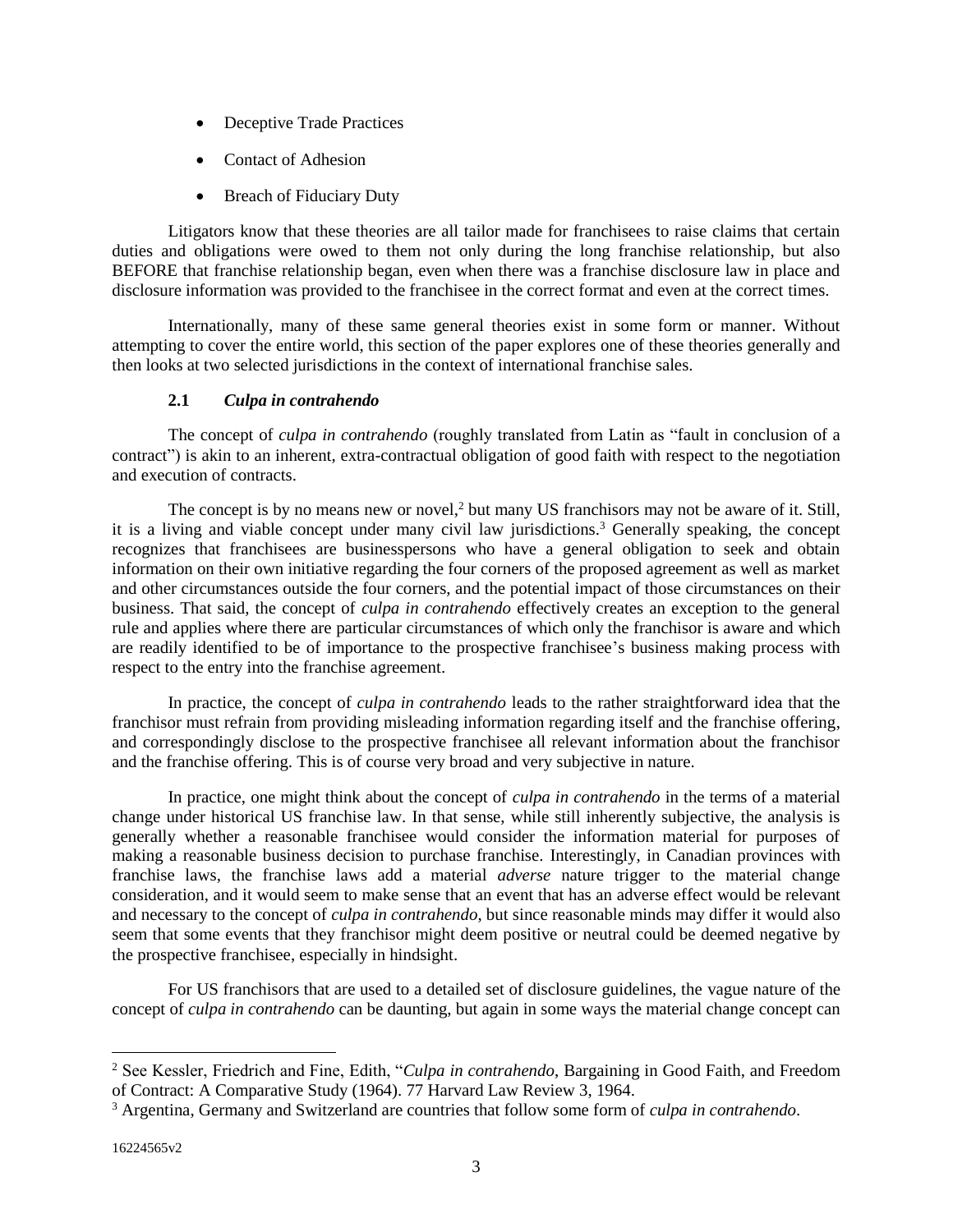be helpful even if there was no specific original disclosure that has changed and must be re-disclosed with the updated information.

For instance, whether or not any documentation or information has been provided orally or in writing to a prospect in prior correspondences, there are a number of events that could all be considered relevant information in the context of *culpa in contrahendo* that should be disclosed to a prospective franchisee during the negotiation of the franchise agreement if the franchisor has the information and the prospective franchisee does not, and is unlikely to be able to obtain it without extraordinary effort, including events such as:

### • *A pending or concluded merger and acquisition transaction*

This is perhaps the most obvious type of timely, relevant issue that should be disclosed to a prospect if/when known no matter the existence or non-existence of a franchise-specific disclosure law, especially if control and/or management of the franchisor is likely to change.

• *A change in key franchisor personnel*

The departure of a key franchisor executive or person involved with the franchise program can be a material issue and of primary concern to an international prospect, especially if the prospect may have made only one trip to the US and the person was the main connection to the franchisor.

• *A material change in the makeup of the system (i.e., loss of a large franchisee, or number of franchisees)*

The departure (or imminent departure) from the franchise system of a large franchisee in a neighboring country could be relevant to a prospective franchisee, particularly if the departure and event surrounding it could have a negative effect on the new franchisee's business.

• *A large litigation matter*

While a typical franchisee litigation matter in the US that is brought against an affiliate franchisor may not be particularly relevant, an arbitration or litigation matter involving an international franchisee in the same region as the prospect may be relevant, especially if the franchisor has not shared contact information on other franchisees such that the prospective franchisee may have limited means of learning of the arbitration or litigation on its own.

• *Lack of trademark rights, or a negative trademark decision or infringement issue*

This can be one of the most relevant issues for an international transaction, especially in hindsight. Smaller franchisors are in many cases likely to refrain from seeking trademark protection until they think a deal is close, and may not know of issues until after a transaction has occurred.

• *Changes in the supply chain, such as material shortages of, or cost increases for, a key product or service material to the franchise*

Franchisors who may have a finely tuned US supply chain with multiple safeguards may have fewer safeguards or available options internationally, and to the extent there is a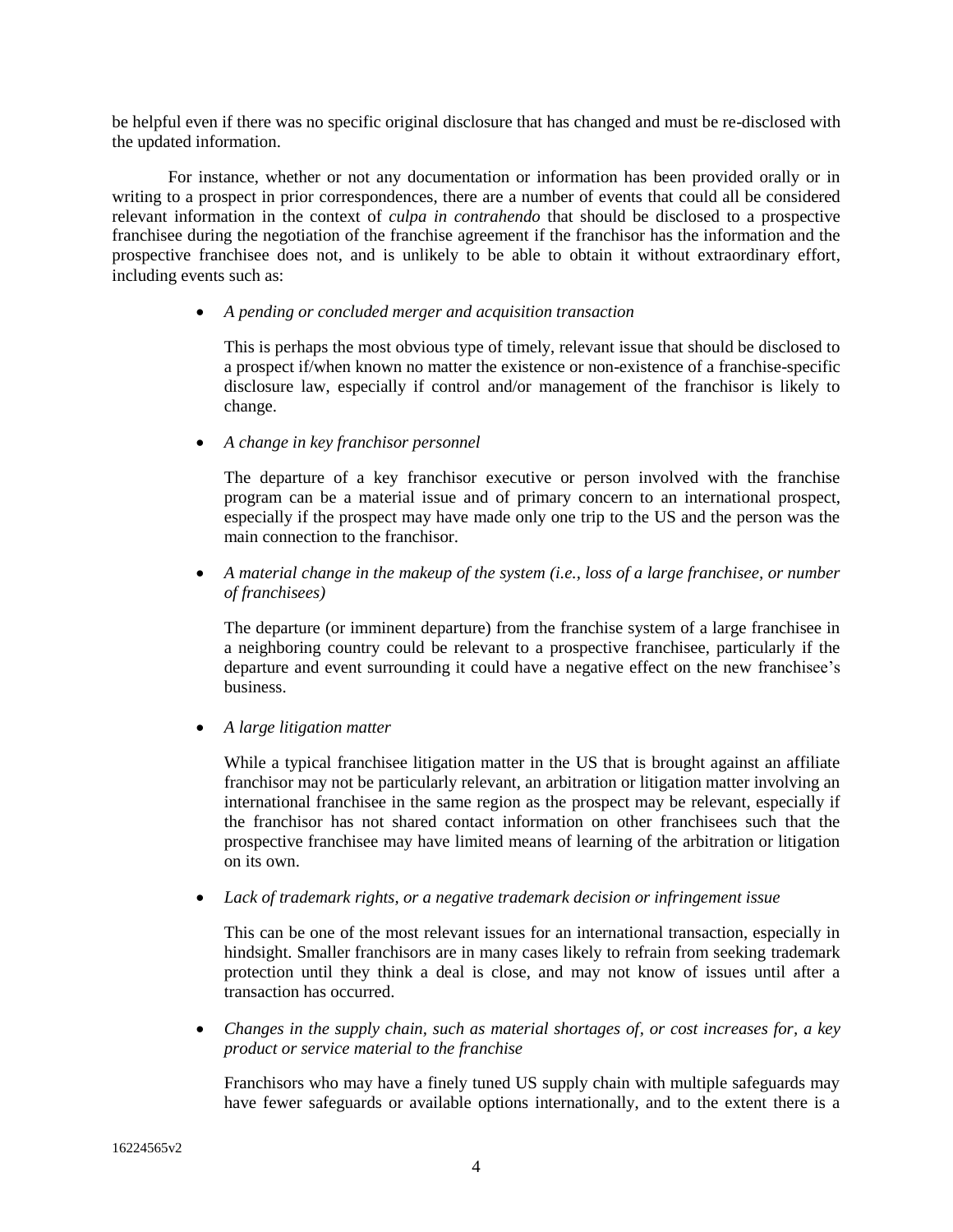material change in the supply chain or availability of proprietary products this would certain be relevant information to a prospective franchisee.

### • *Changes in key laws or regulations materially affecting the business*

Changes in key laws and regulations are most certainly material to prospective franchisees, but in many instances the franchisor may not have readily available or current information in international jurisdictions unless or until it has engaged counsel or other advisors in the country that have the wherewithal and contacts to identify and alert the franchisor of key changes.

On the surface, it would seem to be common sense that these types of material events should be disclosed and, if intentionally withheld, could be the very essence of "laying behind the log" with respect to the concept of *culpa in contrahendo*. But, of course not everyone in the franchising world will have the wherewithal to think about the event and link it to the pending transaction, and still others might link the two and take the darker path to consummate the transaction without disclosure of the event for monetary or other gains. Either way, this is of course how these types of pre-sale disclosure cases come about, and those with the worst facts tend to make the most noise and do the most damage to both the franchisee (on the front end) and the franchisor (on the back end).

We are all aware of instances where timing, circumstances, speed of transactions, language barriers and other circumstances result in acts, errors or omissions that harm the franchisee, and later on serve as the basis for claims. Where there is no specific breach of a franchise disclosure law, the natural fall back argument is a breach of good faith and fair dealing, fraud, misrepresentation and/or deceptive trade practices, or depending on the jurisdiction, *culpa in contrahendo* liability.

None of these are easy claims to win and are many times heavily fact-oriented, but similar to the US where a winning claim related to good faith and fair dealing, fraud, misrepresentation and deceptive trade practices can bring damages and even potentially rescission, a typical winning remedy for a claim involving *culpa in contrahendo* is generally rescission (i.e., a right be to be placed in the position the franchisee would have been in had the franchise agreement never been executed). In addition, attorney's fees, expenses and potentially even disgorgement of initial fees and royalties could be possible in the worst situation. And while many franchisors use arbitration internationally, there is always the chance of winding up in a local court where there is a bias for the local party and the facts associated with a *culpa in contrahendo* case provides the local judge all they need to find for the franchisees.

Thus, franchisors are best served by understanding that the remaining parts of the world that might seem like the Wild West are not really so wild, and that common sense, decency and fairness cannot be set aside in franchise transactions in countries that do not have express, pre-sale franchise disclosure laws.

### **2.2 Germany**

Several years ago, many US franchisors got wind of a case in Germany that seemed to infer that there was a general disclosure obligation in Germany. This was a shock to many since there is no franchise-specific disclosure law in Germany, but to German practitioners it was nothing new.

When drilling down, the German approach to pre-contractual disclosure requirements comes back around to familiar concepts to US franchisors, namely where you intentionally or negligently mislead a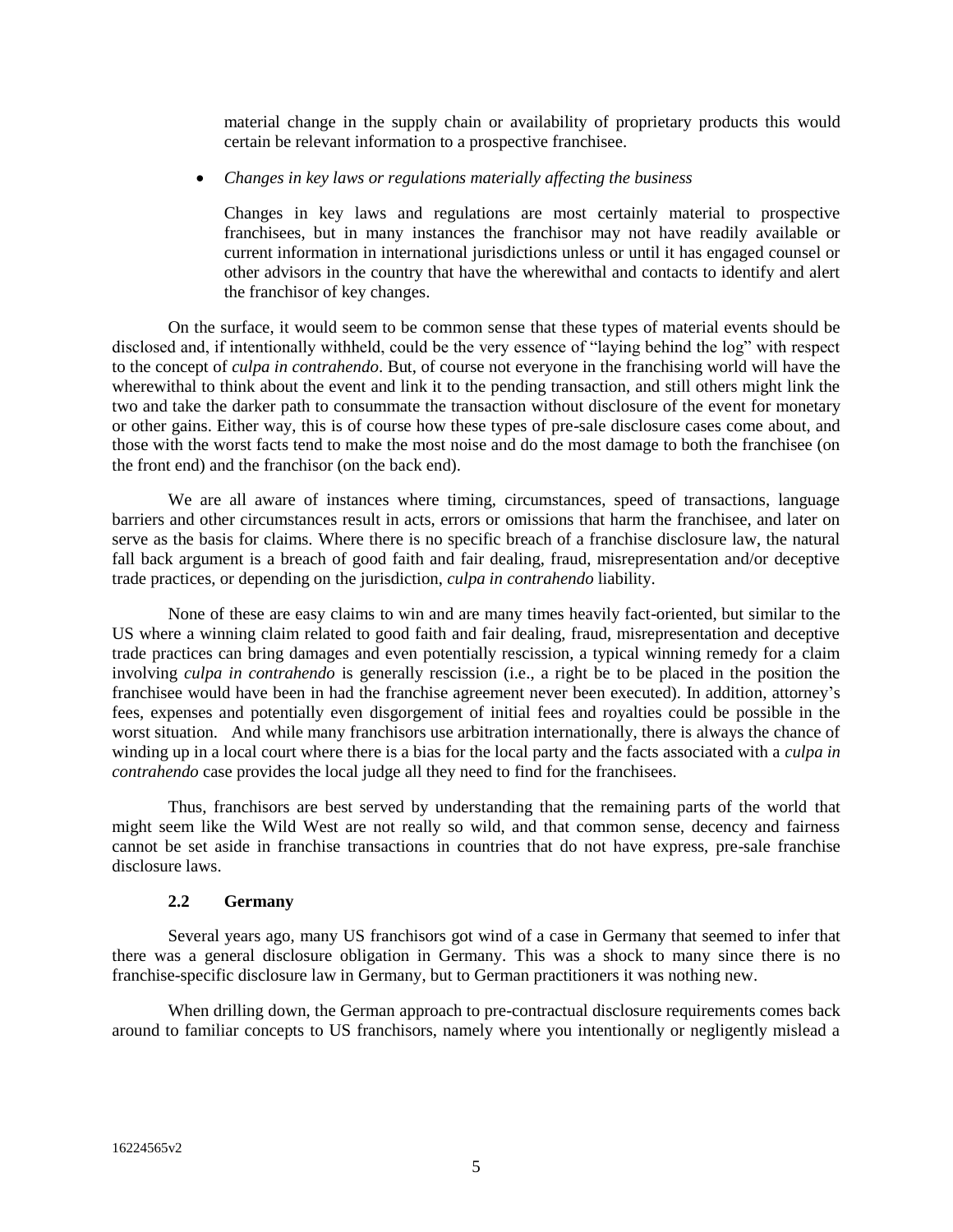party or withhold important information from them, then they will likely have a cause of action for fraud, misrepresentation, breach of good faith<sup>4</sup> and fair dealing and/or breach of contract.<sup>5</sup>

This has been proven out with a series of German court decisions. First, there was a decision of the Higher Regional Court of Munich in 1993<sup>6</sup> that stated that: (

"The franchisor is confronted with two main types of obligations during contract negotiations: First, the franchisor is not allowed to deceive or mislead the (potential) franchisee as to the essential contractual circumstances. Second, the franchisor is obligated to disclose to the (potential) franchisee such circumstances which are known only to the franchisor and of which the franchisor knows or must know that the other party's decision is influenced by their knowledge. The disclosure obligation particularly affects the circumstances relevant for the franchisee's commercial success, which the franchisor is more familiar with due to the franchisor's knowledge of the system and the way it works on the market. The scope of the disclosure obligation depends on the circumstances of the individual case, taking into account the principle of good faith. Thus, it is not possible to establish general binding guidelines about what precisely the franchisor must disclose to the franchisee and which exact documents the franchisor has to provide before the conclusion of the contract."7

A later excerpt from a judgment of the Higher Regional Court of Schleswig-Holstein in 2008 stated that: (1) the franchisor must inform the franchisee correctly and completely about the profitability of the system; and (2) the franchisor, which is liable to pay compensation due to the pre-contractual clarification obligation, cannot make use of the franchisee's contributory negligence if the franchisee believes the franchisor's promotional statements.

This is of course the type of vague judicial pronouncement that gives US franchisors heartburn. It is one thing to be provided a list of guidelines or questions to answer for a statutory mandated disclosure, it is quite another to try to figure out what or how to gauge the franchisee's commercial success. How and when does a franchisor try to make these determinations? What if the franchisor does not have a reasonable basis to assess profitability or success in Germany? Is a franchisor better off not providing anything if they are unsure of the relevance of the performance elsewhere, or are they better off providing something that is heavily disclaimed and arguably misleading or irrelevant? Reasonable minds can and do differ on this subject, and US franchisors will definitely take different positions when confronted with this type of obligations.

Importantly, while again US franchisors that think about sales or profitability information automatically think of Item 19 of the US FDD, supplemental earnings claims, reasonable basis requirements and other US guidance, German case law does not look to a specific format or form for the disclosures; instead the goal is that the information is provided so that the franchisee can make an informed decision. This is an inherently different thought process than in the US and other jurisdictions where sometimes the form of the disclosure takes precedent over the actual substance of the disclosure because there is so much reliance on, and resistance to deviate from, the disclosure guidelines that have been promulgated and drummed into the heads of US franchise lawyers.

<sup>4</sup> German Civil Code Section 242.

<sup>5</sup> See Sec. 331 ss. 2, 241 ss. 2 German Civil Code; "Getting the Deal Through", Germany 2015.

<sup>6</sup> OLG München, NJW 1994, 667 f; see also OLG Hamm, Judgment of 22 December 2011, file No. 19 U 35/10.

<sup>7</sup> Higher Regional Court of Munich 2013.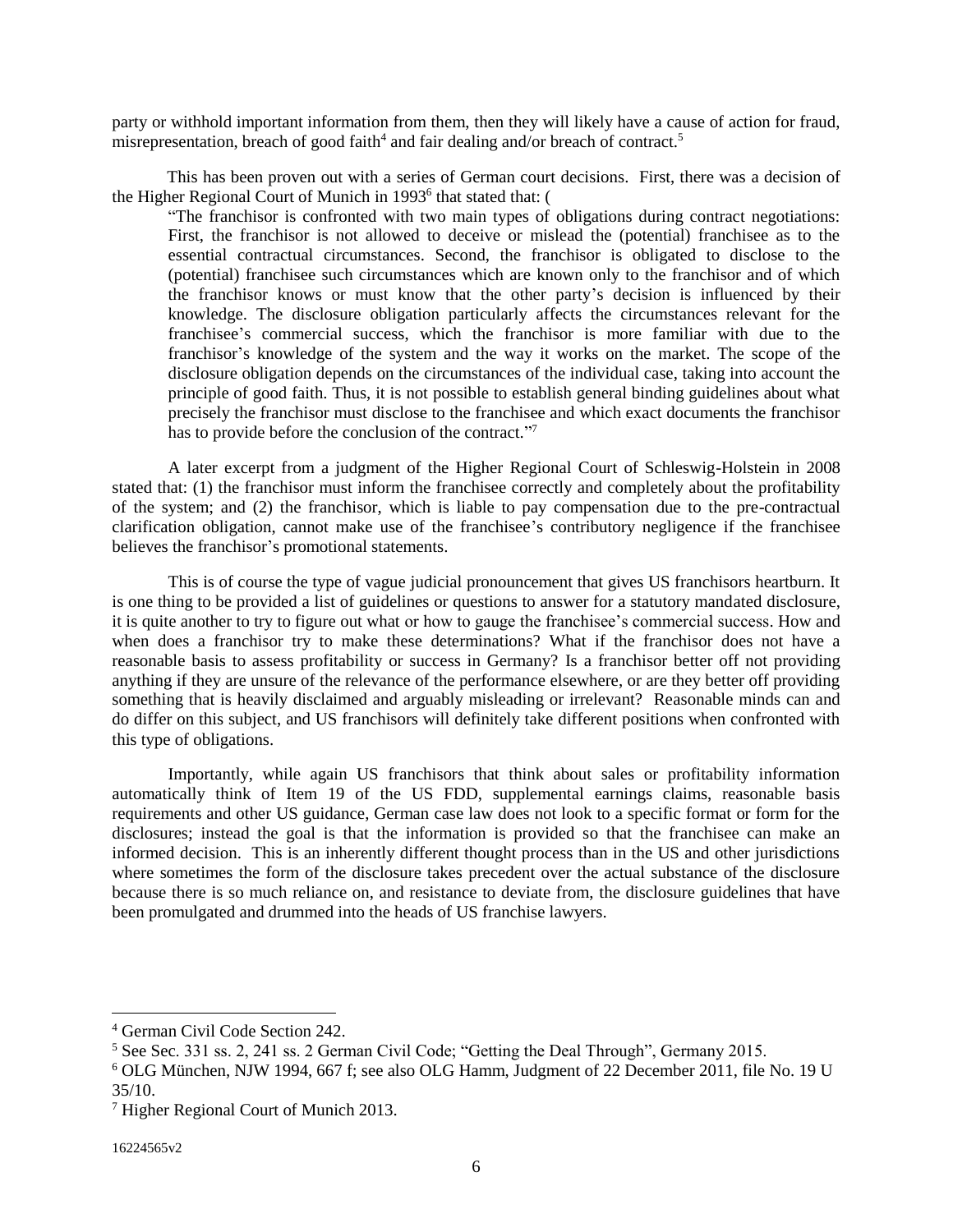#### **2.3 UK**

As the birthplace of common law and in precursor to the US legal system, US franchisors that are inexperienced with international franchising might be surprised that the UK does not have a franchisespecific disclosure law. Of course, that does not mean franchisors have no disclosure type obligations. As US franchisors would likely expect, there are under English common law principles various types of fraud and misrepresentation based actions, including fraudulent misrepresentation, negligent misrepresentation and innocent misrepresentation. In all kinds of misrepresentation, whether "fraudulent", "innocent" or "negligent", the other party may rescind from the contract.

The UK has also enacted multiple consumer based laws that can be applied to the pre-sale contracting phase of franchise transactions, including the The Fair Trading Act 1973, the Trading Schemes Act 1996, The Unfair Contract Terms Act 1977 and the EC Directive on Unfair Contract Terms in Consumer Contracts – implemented by the Unfair Terms in Consumer Contracts Regulations 1994. For US franchisors entering into the UK, we may be used to adding waivers, disclaimers and nonconsumer language to franchise agreements to address these laws, but in practice these laws are again akin to good faith and fair dealing, fraud, misrepresentation, deceptive trade practices and *culpa in contrahendo* concepts and provide similar potential avenues of relief and remedies for material failures related to disclosures made (or withheld) at the franchise agreement contracting and negotiating phase.

#### **3. Formats for International Disclosure**

There are numerous ways to provide disclosure to franchise prospects in jurisdictions where no formal, pre-sale franchise disclosure obligation exists. These range from providing a US FDD to complying with a non-binding disclosure obligation from a local franchise association to providing a wrap disclosure document to providing a truncated "international information memorandum" with general information about the franchisor, offering and agreements. In all cases, care must be taken to avoid confusing prospects with information that is not relevant to the offering at hand, or worse providing misleading information that wrong or completely or partially inapplicable in the local jurisdiction. Otherwise, seemingly good faith attempts to provide information could lead to greater harm and potential violation of the various pre-contractual duties discussed in this paper.

Perhaps even more important when providing some type of franchise-specific disclosure is deciding what not to include. Arguably, the laundry list of items in a US FDD are all materials to a US prospect, but does that mean that all those items are relevant to an international prospect? Do US disclosure concepts such as Item 10 financing or Item 18 Public Figures provide any real benefit to an international franchisee prospect?

### **3.1 Providing a US Disclosure Document**

Most US franchisors considering an international franchise transaction will have a current (or fairly recent) US franchise disclosure document that provides very specific and important information about the franchisor and the US offering. In such a situation, especially with a relatively new franchisor, the franchisor may be tempted to provide that US franchise disclosure document to an international prospect, perhaps with a cover letter stating that the franchisee should disregard certain section or that the franchisee will receive agreements that differ from the US franchise disclosure document. While in some cases the disclosures may be appropriate and correct, other disclosures will be inapplicable and potentially misleading. This is especially true where a more sophisticated franchisor has a different structure for its international franchising activities. And of course, the sophistication and language skills of international franchise prospects may differ widely. When handed a 400 page document with cover pages, state pages, state addendum and multiple exhibits and attachments, the tendency may be to ignore the entire document, or focus on the wrong sections.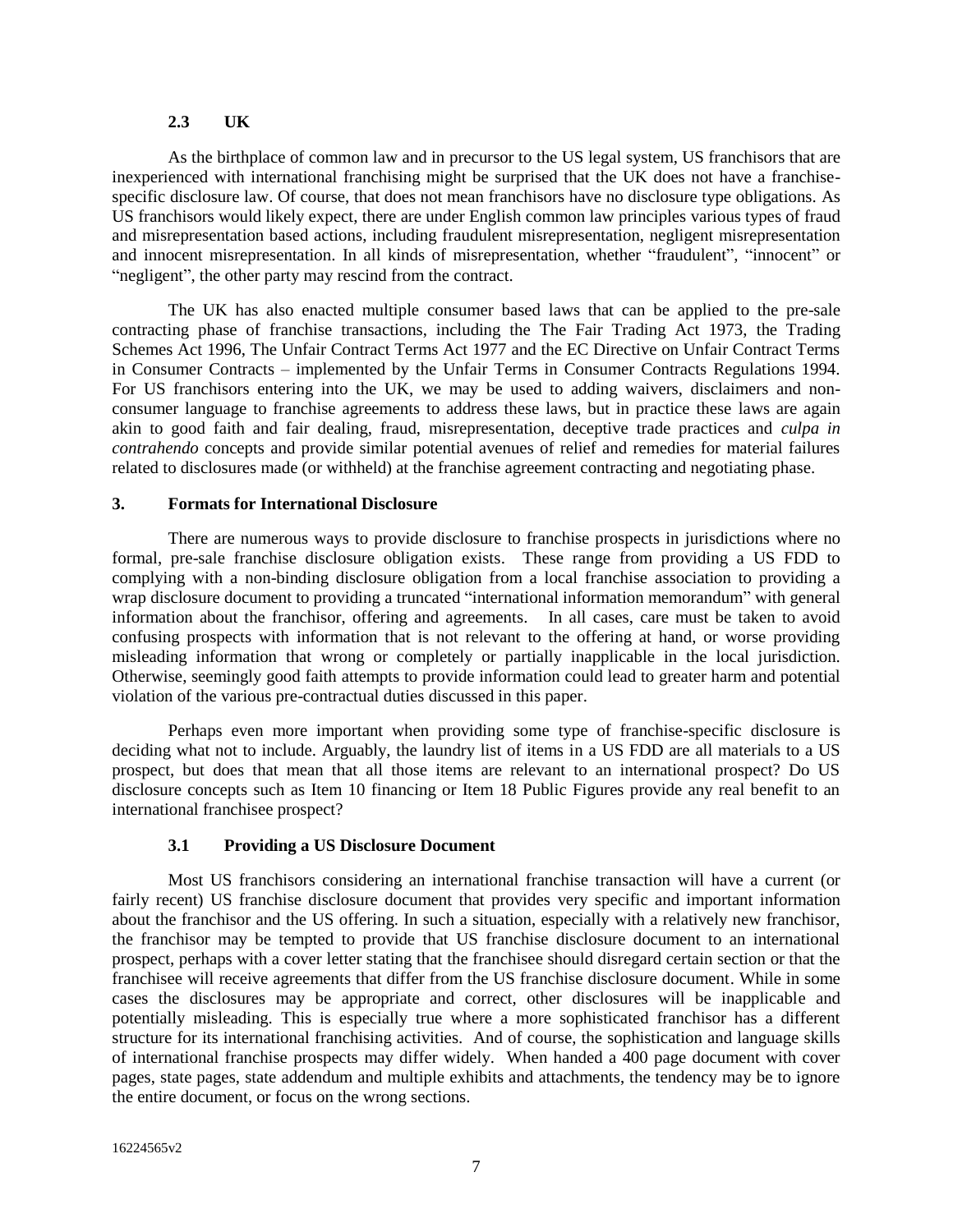The main pitfall of providing a US franchise disclosure document is that it is fairly common to see multiple differences between a franchisor's US offering and its international offerings. These are just a few of the types of differences that can arise:

• *The franchisor entity is different*

Many US companies have domestic and international franchise companies for tax, liability, intellectual property and other reasons. Information focused on the US franchisor may be confusing or misleading, especially if the actually franchisor is barely mentioned in the US franchise disclosure document.

• *The ownership of the system and trademarks is different*

As noted above, there are multiple reasons for different entity and asset holding structures, and statements in a US disclosure document regarding the entity that owns the marks and system may not be correct are likely more harmful than providing no information at all.

• *The agreement structure is different (direct vs. area representative vs. master franchising)*

Many US franchisors follow an entirely different agreement structure internationally such that including and/or describing domestic forms may be confusing or misleading.

• *Financial statements are under US GAAP and potentially for the wrong entity*

As noted above with respect the franchisor entity, the financial statements may be for a different entity that could be misleading if the size and net worth of the US franchisor and international franchisor are different. Also, it would be very rare for a US company to attempt to re-state financial statements to reflect the accounting standards in the relevant country.

• *The fee structures or amounts are materially different*

While certainly not universal, many US franchisors charge higher amounts in their international transactions. Providing disclosures related to lower amounts and then charging higher amounts could be detrimental to the business deal as well as confusing and misleading to the franchisee prospect.

• *The initial investment is materially different (and may not be known by the franchisor for the particular country)*

While it is typical for US companies to provide US initial investment information with caveats and disclaimers where there is a mandatory investment disclosure in an international disclosure document, most franchisors do so begrudgingly and so providing the information from a US disclosure without an express obligation to do so and without additional international-specific disclaimers could do more harm than good.

• *The supply chain is materially different*

US franchisors typically take less of a direct role in the supply chain internationally, and the US disclosures may be irrelevant or confusing to an international prospect, especially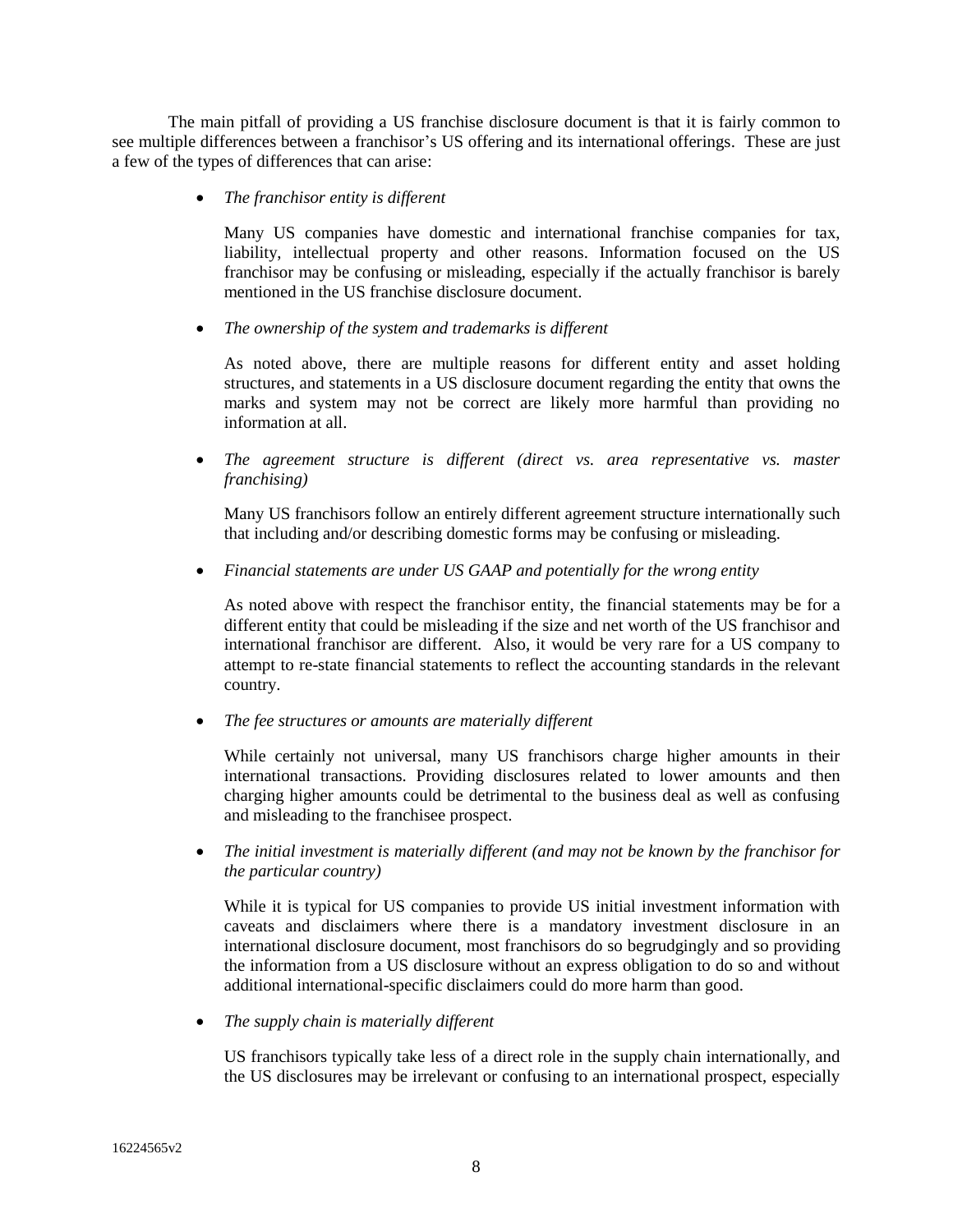where they describe a group of vendors and opportunities that won't be available internationally.

• *The marketing program is materially different*

US franchisors typically simplify their advertising and marketing requirements and obligations internationally such that descriptions of US based ad funds, coops and advertising councils may not be relevant internationally except perhaps in certain jurisdictions that are in close proximity to the US (such as Canada or perhaps Mexico).

• *The dispute resolution rights and obligations are materially different*

Most US franchisors will use international arbitration in their international agreements even if they use their local courts in their domestic agreements. Further, some franchisors will use additional or different enforcement or security measures internationally, from liquidated damages to letters of credit that can be very important parts of a transaction, and are likely not described at all in a US FDD. One can imagine a scenario where the franchisee prospect remarks that they reviewed the 400 page US franchise disclosure document and never saw any mention of a letter of credit, yet it appears in the form of agreement the US franchisor provided to the international prospect.

• *Governmental approval, language, tax and other similar cross-jurisdictional issues are materially different*

There are a number of material aspects to an international franchise transaction that are unique to cross border transactions and therefore would not likely be disclosed or addressed in a US disclosure document, including concepts such as withholding tax, duties and other types of tax issues, language issues, government approvals, commercial agency laws and visa/immigration issues.

## **3.2 Complying with a Non-Binding, Country-Specific Association Disclosure Obligation and/or Code of Ethics**

Many counties have franchise associations akin to the US based International Franchise Association. While US franchisors have not generally gravitated to becoming members of the local franchise associations in the countries in which they have franchised, many of these associations have their own rules for membership that including compliance with a pre-sale franchise disclosure format promulgated by the association.

For instance, the German Franchise Code of Ethics, which is binding for members of the German Franchise Association, has certain disclosure obligations. 8 These disclosures include:

- information concerning the franchise concept;
- information concerning the franchisor's financial situation;
- information concerning the system headquarters, and the people possessing decisionmaking authority;
- details about any pilot operation;
- a profitability forecast, if available;
- the draft franchise agreement and the all annexures and accompanying agreements;

<sup>&</sup>lt;sup>8</sup> see: • Guidelines of the German Franchise Association "Pre-contractual Disclosure" (English translation); http://www.franchiseverband.com/index.php?id=franchise-ethik-kodex0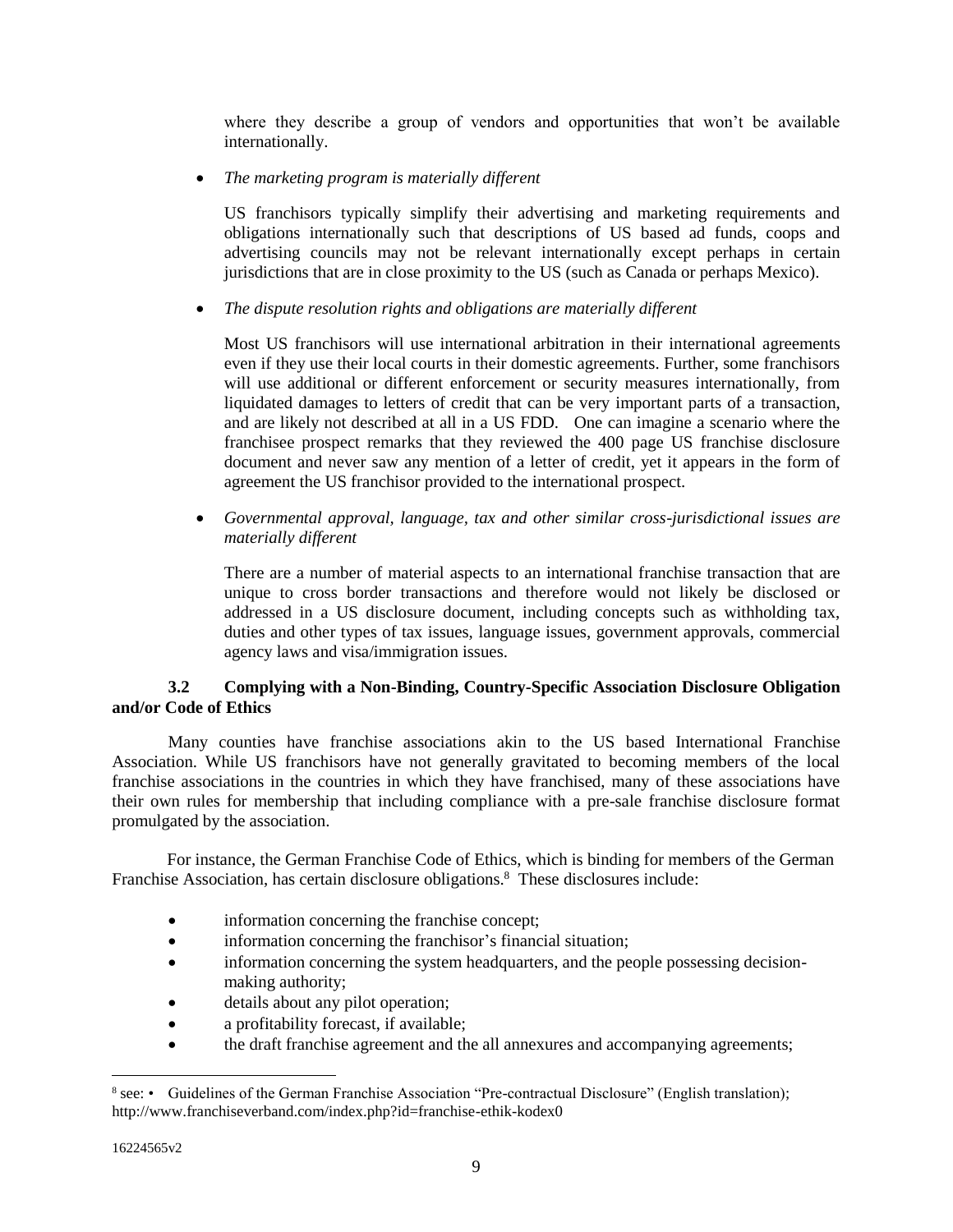- bank references:
- detailed information about memberships of commercial and/or national franchise associations; and
- detailed information about distribution channels for the franchise products and services.

Similarly, the British Franchise Association has its own code of ethics, but with a more generic disclosure framework. It has a set of Guiding Principles, as follows:

2. Guiding Principles

2.1 The Franchisor is the initiator of a franchise network, comprising itself and its individual franchisees, of which the franchisor is the long-term guardian.

2.2 The obligations of the franchisor: The franchisor shall:

- have operated a business concept with success, for a reasonable time and in at least one pilot unit before starting its franchise network
- be the owner, or have legal rights to the use of its network's trade name, trade mark or other distinguishing identification
- provide the individual franchisee with initial training and continuing commercial and/or technical assistance during the entire life of the agreement.

2.3 The obligations of the individual franchisee: the individual franchisee shall:

- devote its best endeavours to the growth of the franchise business and to the maintenance of the common identity and reputation of the franchise network
- supply the Franchisor with verifiable operating data to facilitate the determination of performance and the financial statements necessary for effective management guidance, and allow the Franchisor, and/or its agents, to have access to the individual franchisee's premises and records at the franchisor's request and at reasonable times
- not disclose to third parties the know-how provided by the franchisor, neither during nor after termination of the agreement

2.4 The ongoing obligations of both parties:

• Parties shall exercise fairness in their dealings with each other. The Franchisor shall give written notice to its individual franchisees of any contractual breach and, where appropriate, grant reasonable time to remedy default. Parties should resolve complaints, grievances and disputes with good faith and goodwill through fair and reasonable direct communication and negotiation.<sup>9</sup>

<sup>9</sup> https://www.thebfa.org/about-bfa/code-of-ethics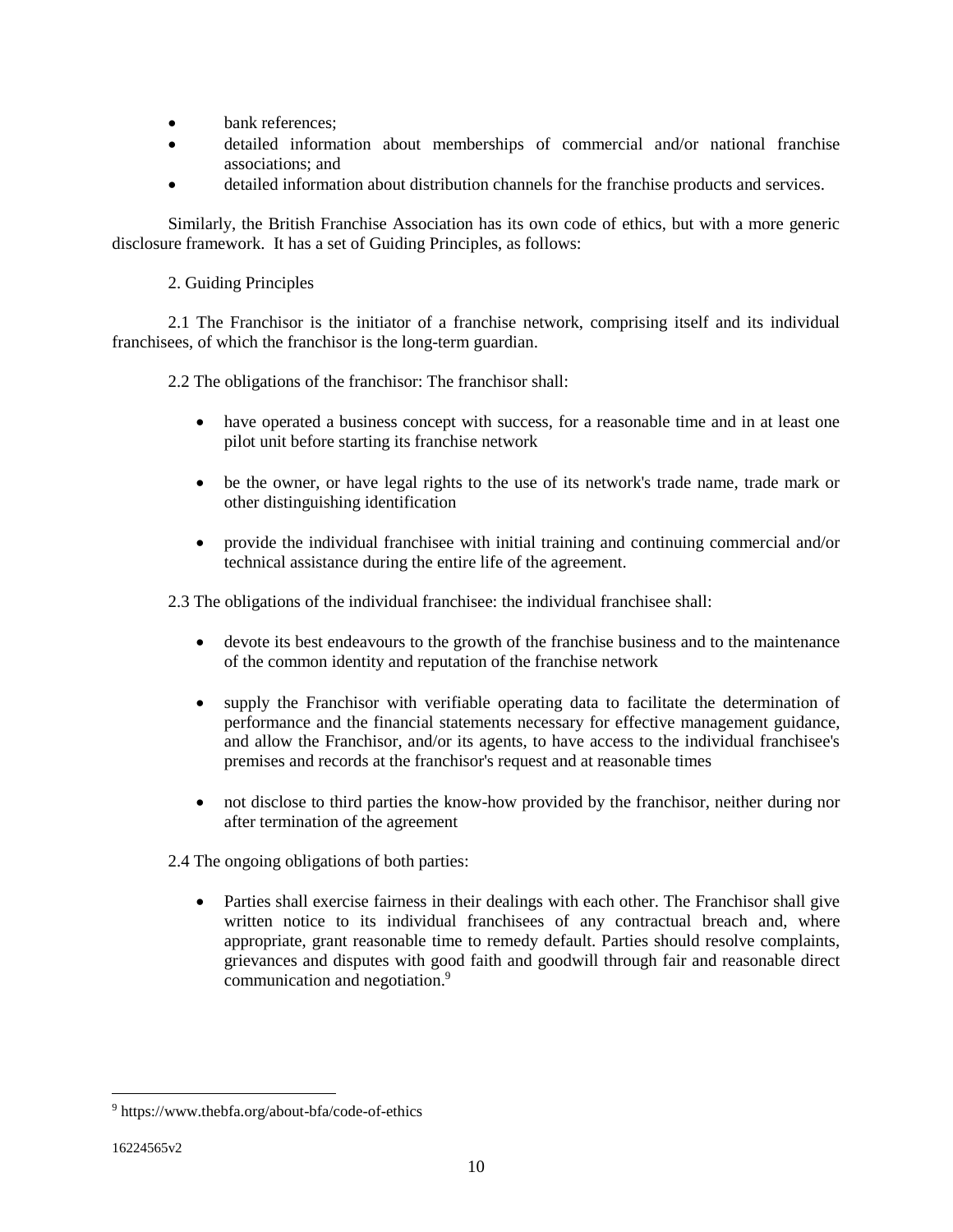### **3.3 Preparing an International Wrap Disclosure Document**

In the 1990's, some US franchisors were tempted to use a "wrap-around" FDD or international disclosure document in an effort to reduce the cost and time burden of compliance with disclosure laws, and then provide that "wrap" FDD to all prospects as a form of all-in-one disclosure satisfaction tool.<sup>10</sup>

In concept, a wrap FDD made some sense for a franchisor that was franchising into multiple countries because there was significant overlap between the requirements of these international disclosure laws. In theory, a wrap-around disclosure document is a uniform disclosure document for use throughout the world. By using the wrap-around disclosure document, a franchisor will necessarily provide more information than a particular country's disclosure law requires, but can also address each country's specific requirements via an addendum to the standard disclosure document.

The original thought was that a wrap-around disclosure document would produce time and cost savings, but as newer and more comprehensive franchise disclosure laws came into effect that mandated specific formats<sup>11</sup>, the wrap lost favor as there was almost no practical way to comply with these newer, more comprehensive laws in a single document. In addition, a wrap-around disclosure document could lead to confusion, as more than likely it will include information specific to the franchisor's US operations (or the franchisor's international operations, but not in the same countries in which the wraparound disclosure document will be utilized).<sup>12</sup> For example, information about a franchisee's initial investment that is based on a franchisor's US operations will not be useful in many countries where the cost of real estate, equipment and labor is sharply different from the US.

Ultimately, the wrap-around franchise disclosure document proved to be effective only in limited circumstances, such as where franchisors are franchising only in one geographic area (e.g., Latin America) and an attempt to cover Mexico and Brazil in a single document might make more sense due to the lack of formal disclosure formats in these countries and the relatively shorter and narrower scope of information to be disclosed. But for franchisors planning to franchise throughout the world, and given the influx of newer franchise laws and the trend to requiring specific format for local franchise laws, the utility of a wraparound international disclosure has been almost completely eviscerated over the last ten to fifteen years.

#### **3.4 Preparing a Generic International Disclosure Document**

For franchisors with an active international franchise program, an abbreviated franchise information memorandum or similar document is likely the most viable non-franchise disclosure law jurisdiction option since it can provide basic information regarding the international program, can be the initial basis for mandatory international disclosures documents and can ideally answer a lot of preliminary questions that would otherwise require hours of time spent by the sales team or lawyers answer questions related to issues that the franchisor may have readily available in a disclosure format.

There is of course a fine line to tiptoe when determining what type of information can and should be included in a general international disclosure document. Key topics that likely make sense to add include the following:

<sup>&</sup>lt;sup>10</sup> Andrew P. Loewinger and Michael K. Lindsey, International Franchise Disclosure Laws, at 3-4 (ABA Forum on Franchising 2002) (hereinafter International Disclosure Laws).

<sup>11</sup> Australia, Canada (provinces), Korea, Indonesia and Malaysia are just a few of the countries that mandate a specific disclosure format that does not lend itself to a wrap FDD.

 $12$  Chapter 7; International Franchising, Franchise Law Compliance Manual, 2011.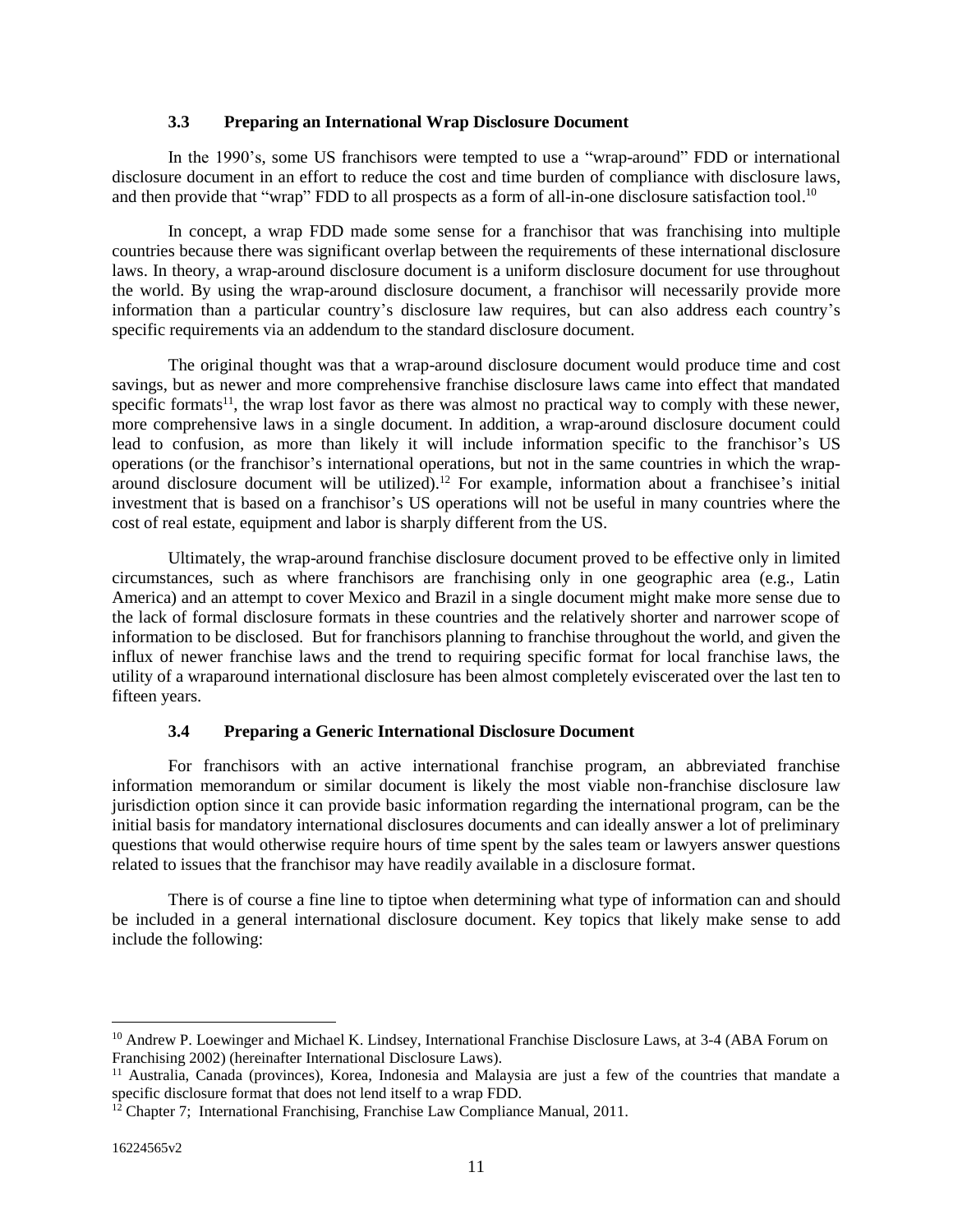• *Franchisor entity information*

Information on the franchisor entity such as name, date and place of formation is definitely important and easy to procure and disclose.

• *Franchisor and brand history*

Any franchisor that has prepared a mandatory international disclosure document will have readily available disclosures regarding the brand history.

• *Key personnel*

Franchisors must take care to avoid directly copying a US FDD's Item 2 disclosures if not the same franchisor entity or certain personnel are only relevant to the domestic or international programs, but information on the key personnel can be useful to prospects in any jurisdiction.

• *Initial and continuing fees*

The fees payable to the franchisor is of course important to prospects, but is also something that could vary widely across different international jurisdictions so it may be difficult to capture in a generic international disclosure document without providing ranges that lessen the utility of the disclosure.

• *Agreement overview*

Franchisors may use different agreements domestically and internationally, but may also use different agreement structures from international jurisdiction to international jurisdiction. For instance, a franchisor may elect to do direct franchises in a country that is geographically close or speaks English, and may elect to master franchise in a country that is geographically further away or has language barriers.

• *Territorial rights and obligations*

International franchisees tend not to quite understand the nuances that US franchisors bring to their international franchise agreements in terms of territorial rights and restrictions, and US form retained rights provisions are ripe for confusion or ire in negotiations and/or if/when a franchisor elects to exercise retained rights for something like alternative venues or alternative methods of distribution. Most international franchisees believe they own the market so disclosures related to territorial rights and restrictions is definitely a viable topic for a generic international disclosure document.

• *Training*

The nature and extent of initial training, opening assistance and continuing training obligations can be very important in an international transaction where distance, language, visa/immigration and time differences can make in-person or even telephonic international more difficult. International franchisees will definitely want to know and understand what they are getting in terms of training and service.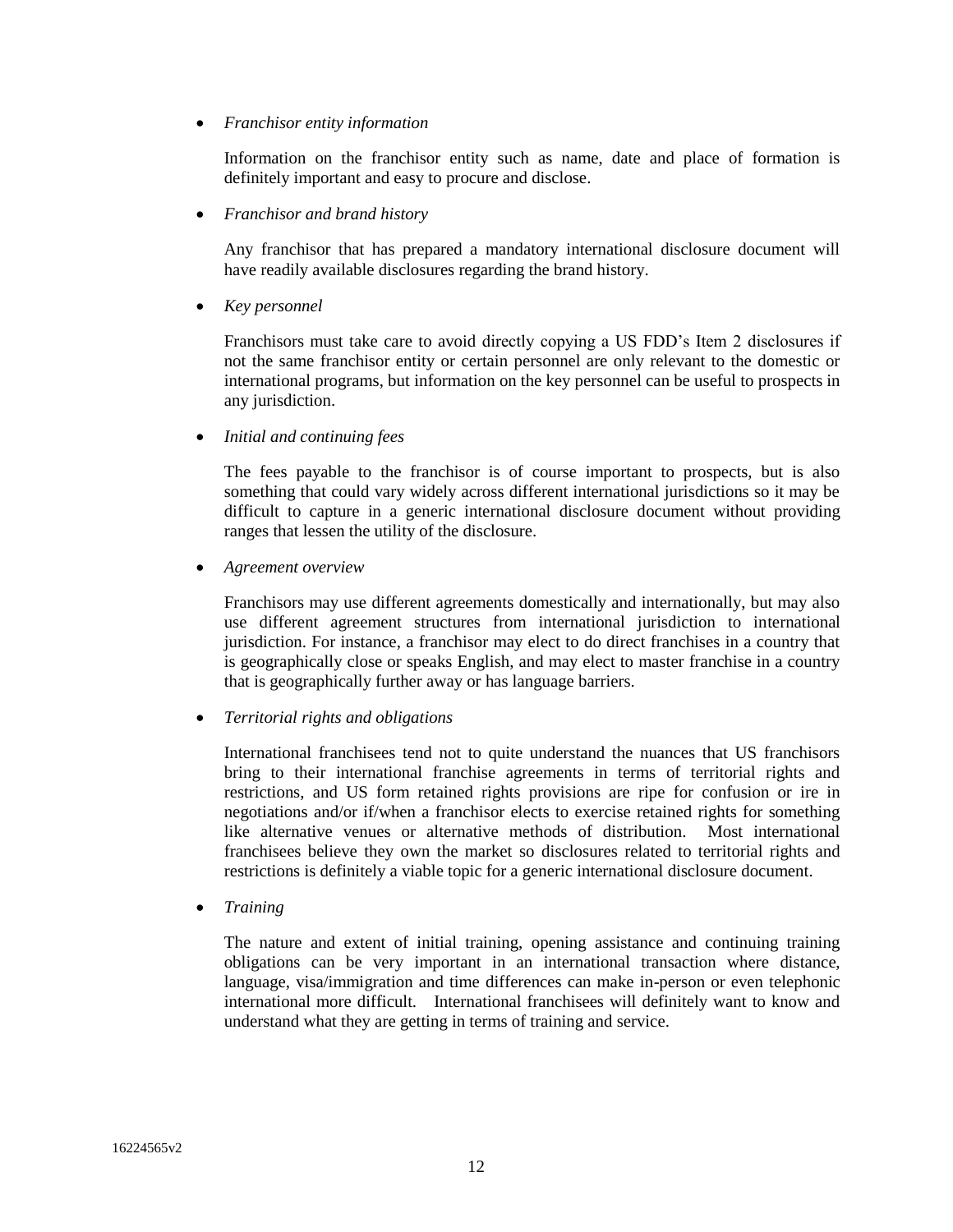• *Unit counts*

The current size and geographic distribution of the franchise system is fairly basic information, but it is actually difficult for some franchisors to collect and provide this information, especially if broken down into mandatory categories such as what you see in a US franchise disclosure document or some international franchise disclosure laws. That said, most franchisors should be able to provide last fiscal year based store counts and country information in a generic international disclosure document.

There are of course other topic areas that are more questionable for inclusion and have both pros and cons related to their inclusion:

• *Litigation history* 

Including US litigation history could potentially chill sales, is unlikely to be directly relevant to an international franchisee, and could be confusing if related to types of actions that do not exist in the local country. It would also be difficult to decide on what scope of disclosure should be included where there are no defined guidelines.

• *Bankruptcy history*

Including US disclosures related to attenuated parents, predecessors or even personnel who are not involved in international franchising could potentially chill sales without providing any particularly relevant information to the prospective franchisee.

• *Initial Investment*

Unless the franchisor has specific experience in the country, it may not be worthwhile to provide an initial investment chart based on US experience where no express obligation to do so exists. Each franchisor would need to determine how relevant and helpful such a chart would be to an international franchisee prospect.

• *Supply chain matters* 

The fact is that many US franchisors have not (and will not) dive deep into supply chain issues for a particular country unless/until a deal is close at hand, which may be too late, and could make generic disclosures related to the supply chain wrong, misleading or incomplete.

• *Financial statements*

Financial statements of an entity that does not actually operate any units can in many cases fail to provide any useful information to the prospective franchisee, and this is particularly the case if a US franchisor uses a parent's financials in the US franchise disclosure document along with a guaranty, but won't be providing that guaranty internationally.

And finally, there are other areas that are unlikely to make sense in a generic international disclosure document: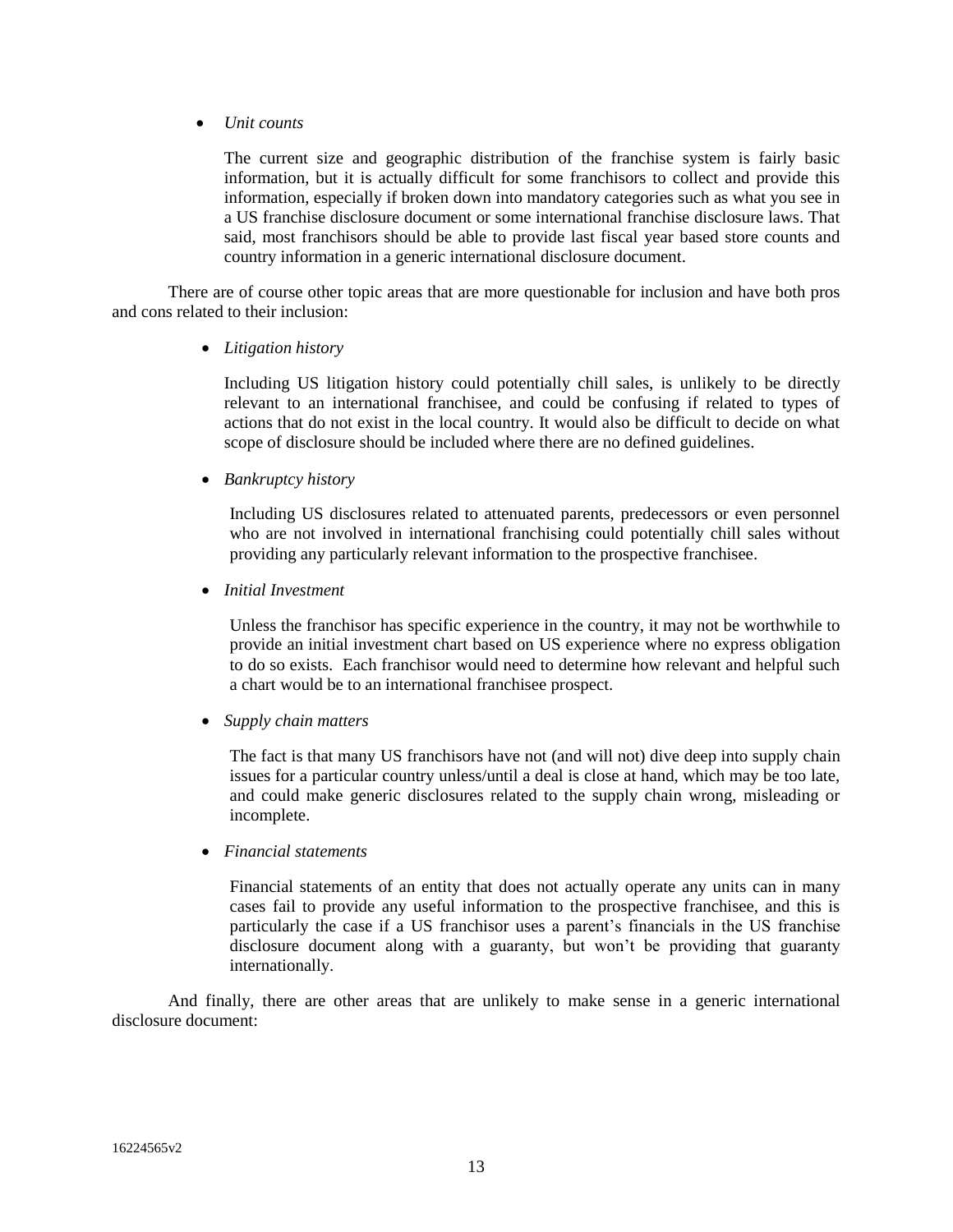• *Financial performance representations or earnings claims information* 

US franchisors have enough concerns with countries that regulate or even require some form of financial performance representations or earnings claims such that in most circumstances they would be best served by steering clear of making cross-border earnings claims unless under special circumstances where the franchisor has a clear history of direct operations or franchising in the country and can steer away from any type earnings claim that is based on the performance of US units.

• *Public Figures Disclosures*

The utility of this US disclosure is likely long since attenuated in the US, much less being applicable or relevant in an international disclosure.

• *Existing and former US franchisee contact information*

While contacting existing franchisees is a crucial and relevant exercise in the US among domestic prospects and franchisees, the differences between US and international franchise offerings and operations likely makes communications between US franchisees and international prospects an unappetizing option for franchisors. Communications between international franchisees may make more sense.

• *FTC mandated "domestic" disclosures*

For obvious reasons, FTC Cover Pages and other mandatory US-specific disclosures hold little value internationally and have no place in a generic international disclosure document.

- *State mandated addenda and disclosures*
- As with FTC mandated US-specific disclosures, state-specific mandated disclosures hold little value internationally and have no place in a generic international disclosure document.

## **4. Conclusion**

There is no specific right or wrong answer as to whether a franchisor should prepare and provide a form of international disclosure document in countries that do not have laws that specifically govern the offer and sale of a franchise. Instead, a franchisor's analysis and determination should be based more on the circumstances involving the franchisor and the franchise transaction at the time of contracting.

If a franchisor follows the same framework in all its international deals and can prepare and provide a useful generic international disclosure document, there may very well be good reasons for doing so. If a franchisor follows a more ad hoc international franchise process and tends not to follow the same structure from deal to deal, then the utility of a generic international disclosure document may be attenuated, or even do more harm than good. This is ultimately an assessment for the particular franchisor to undertake internally and with its legal team.

Most importantly, US franchisors must use common sense and put themselves into the shoes of the prospective franchisee when considering material events or occurrence that occur in and around the time of pursuing a specific international transaction. If there is some material fact that is known to the franchisor, but not known to the franchisee prospect and would not be discoverable with reasonable diligence, the franchisor should proactively consider providing that information to the franchise candidate in a formal manner and asking the franchise prospect to acknowledge receipt to hopefully cut off an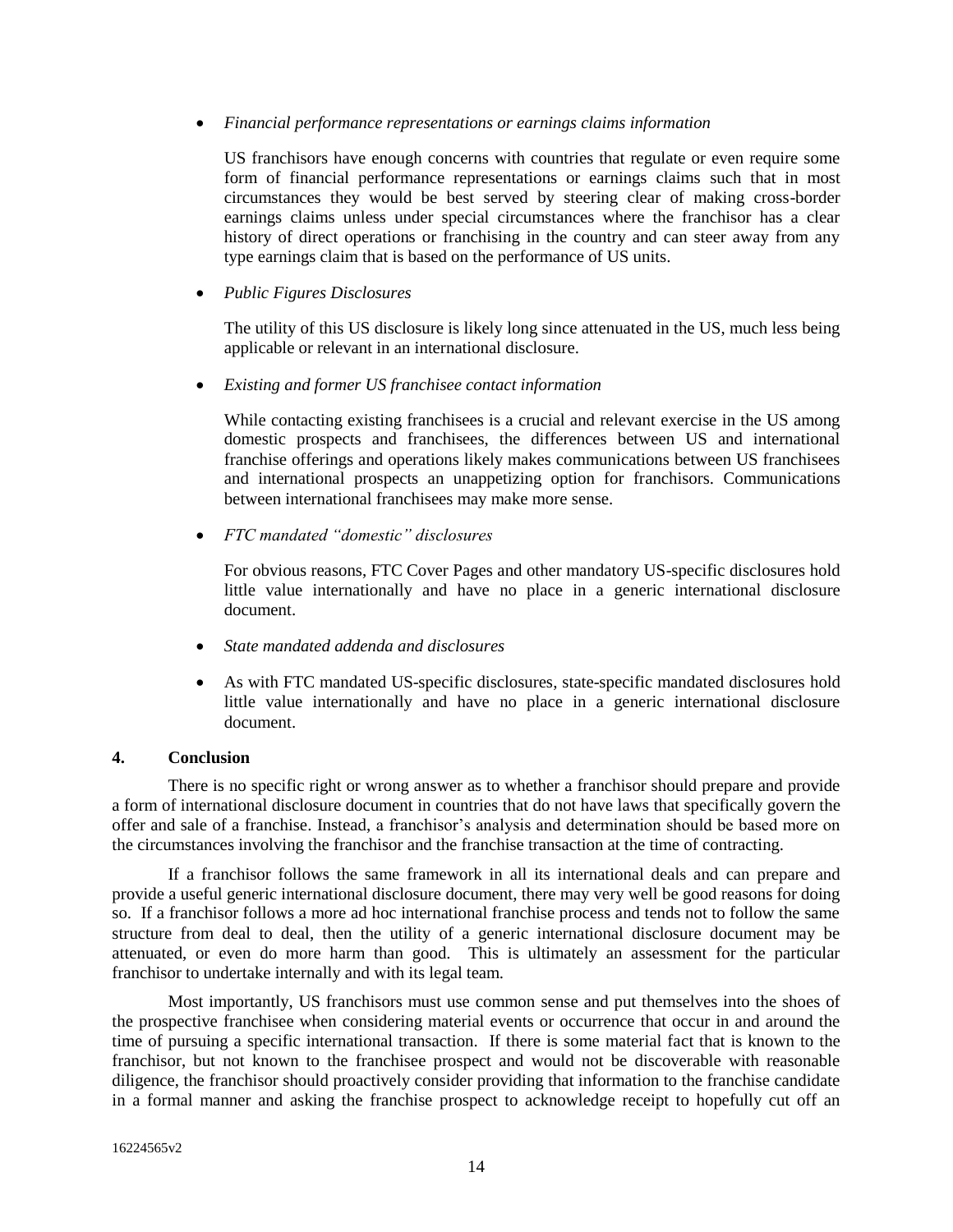attempt to later claim the omission or lack of disclosure of the information was harmful, and that the franchise prospect would not have entered into the transaction had they known the information.

Of course, this presupposes that the franchisor has processes in place to allow for the franchisor's recognition and identification of potentially material facts, and implementation in the franchisor's international activities. This can be especially difficult in a larger system where domestic and international franchising may be separated and not everyone at the company is privy to the available information.